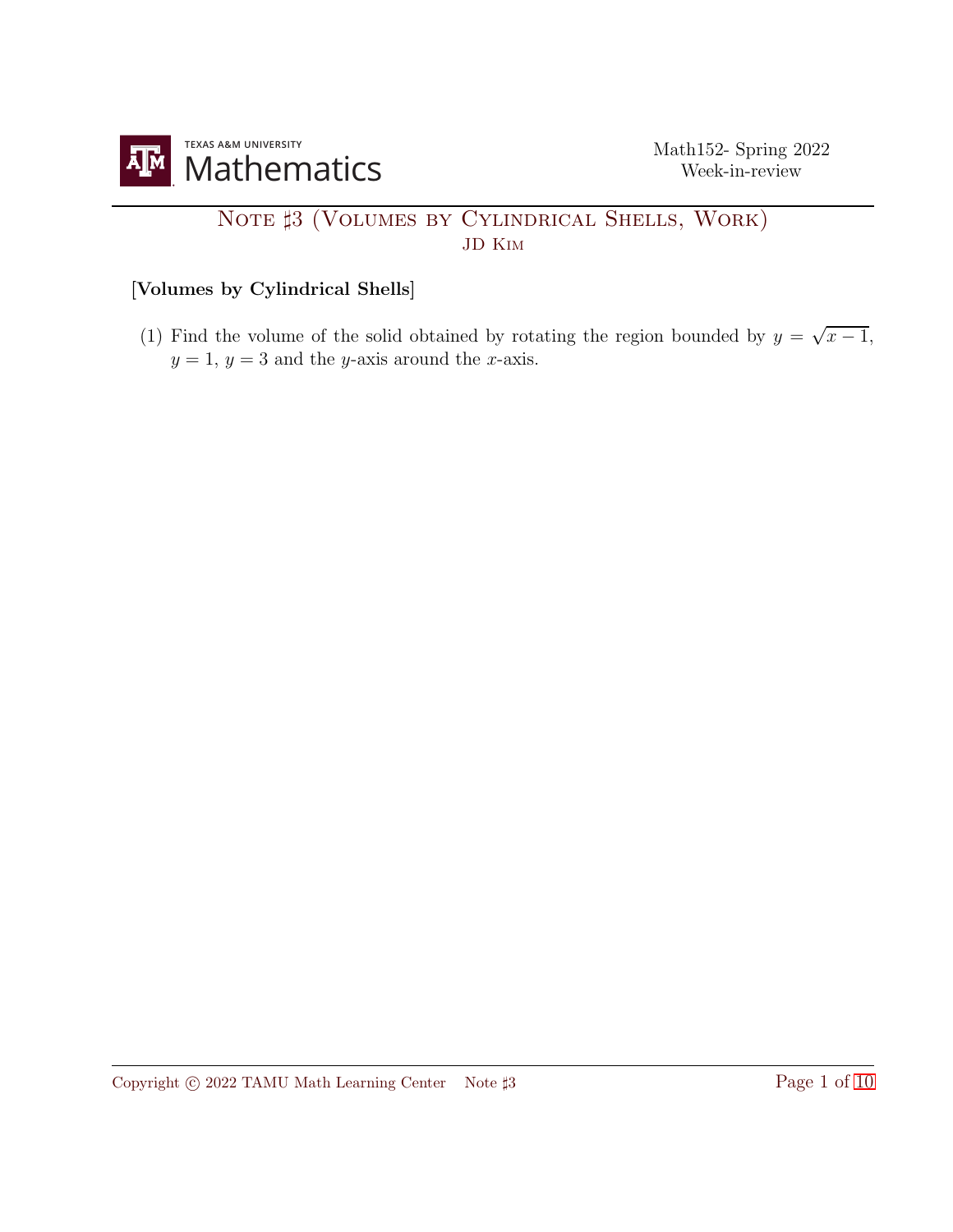

(2) Find the volume of the solid obtained by rotating the region bounded by  $y = 3x - x^2$  and  $y = 3x - 9$  around the line  $x = 5$ .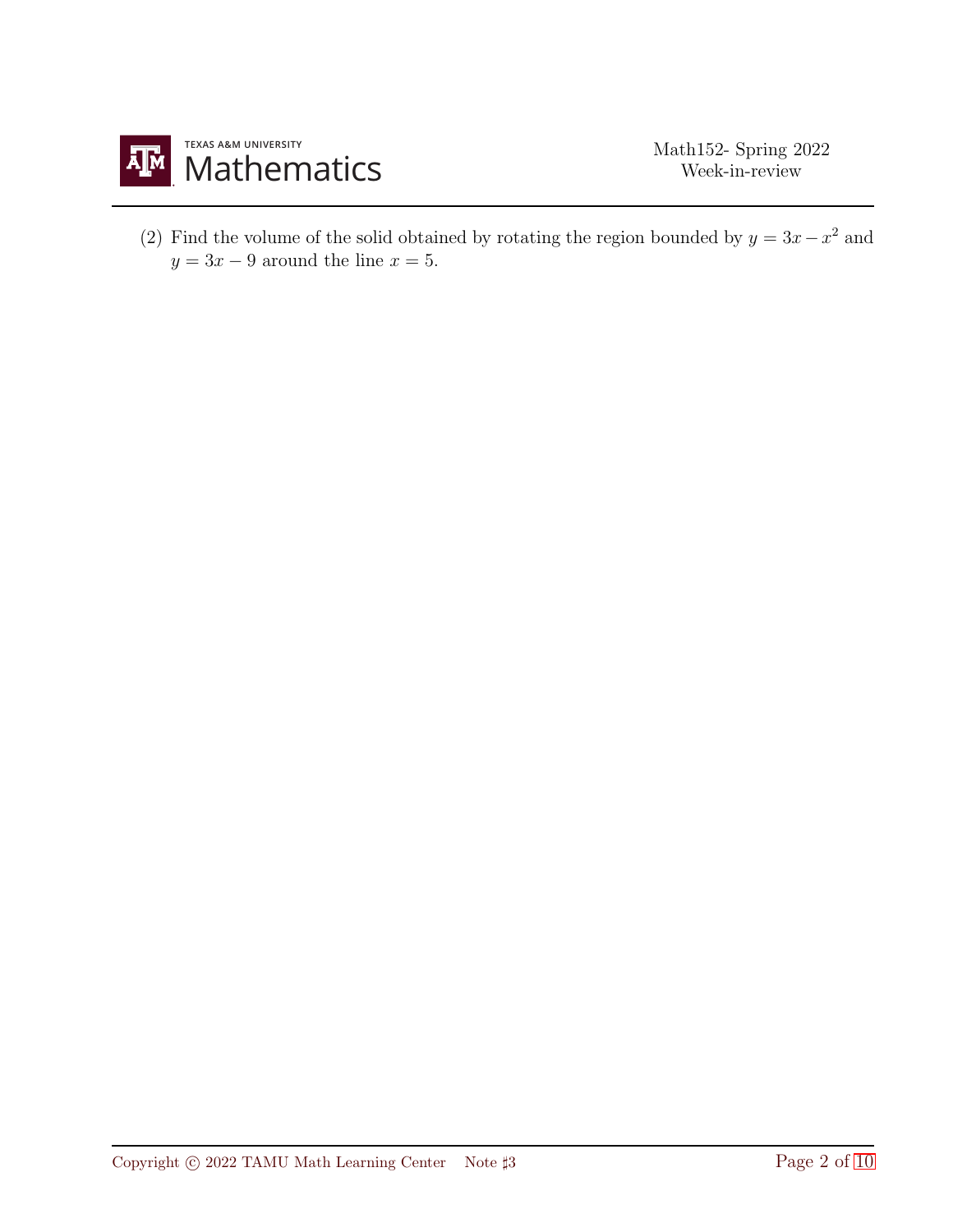

(3) Find the volume of the solid obtained by rotating the region bounded by  $x = y^2 - 3y + 4$ and  $x = -y^2 + y + 4$  around the line  $y = -1$ .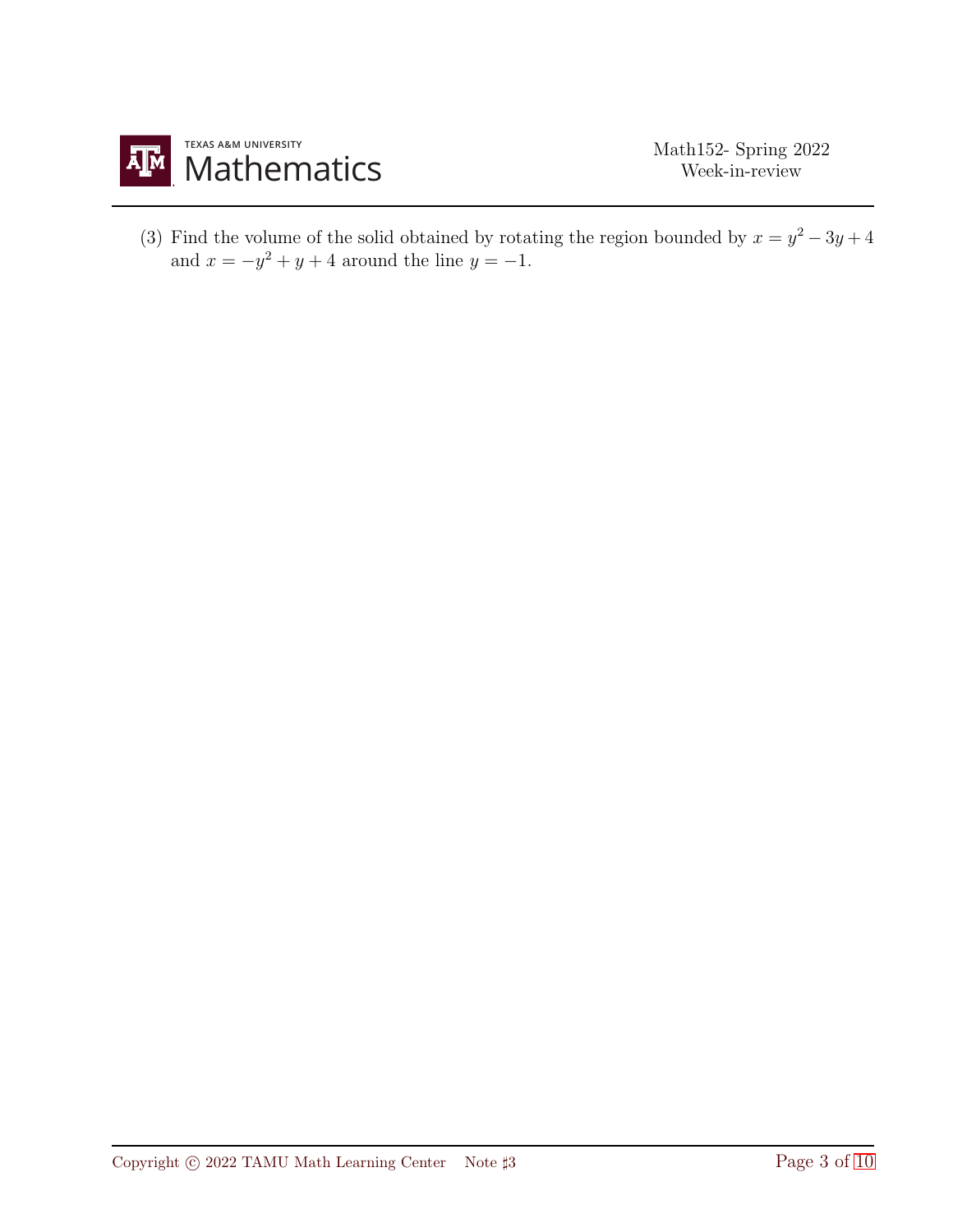

(4) Find the volume of the solid obtained by rotating the region bounded by  $y = x^2$  and  $x = y^3$  around the line  $x = -3$ .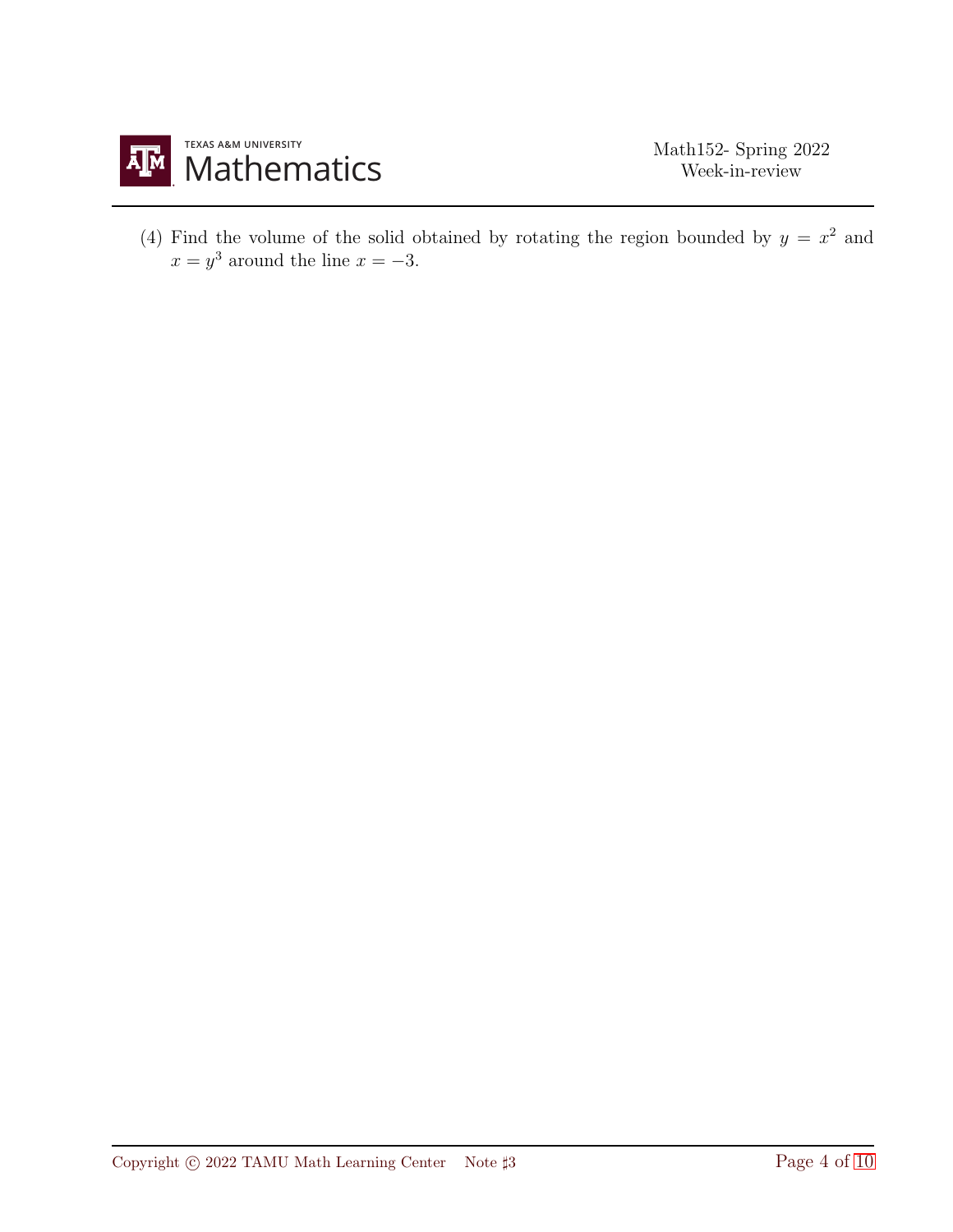

## [Work]

(5) A particle is moved along the x-axis by a force that measures  $f(x) = x^3\sqrt{x^2 - 9}$  pounds at a point x feet from the origin. Find the work done in moving the particle from  $x = 3$ to  $x=5$ .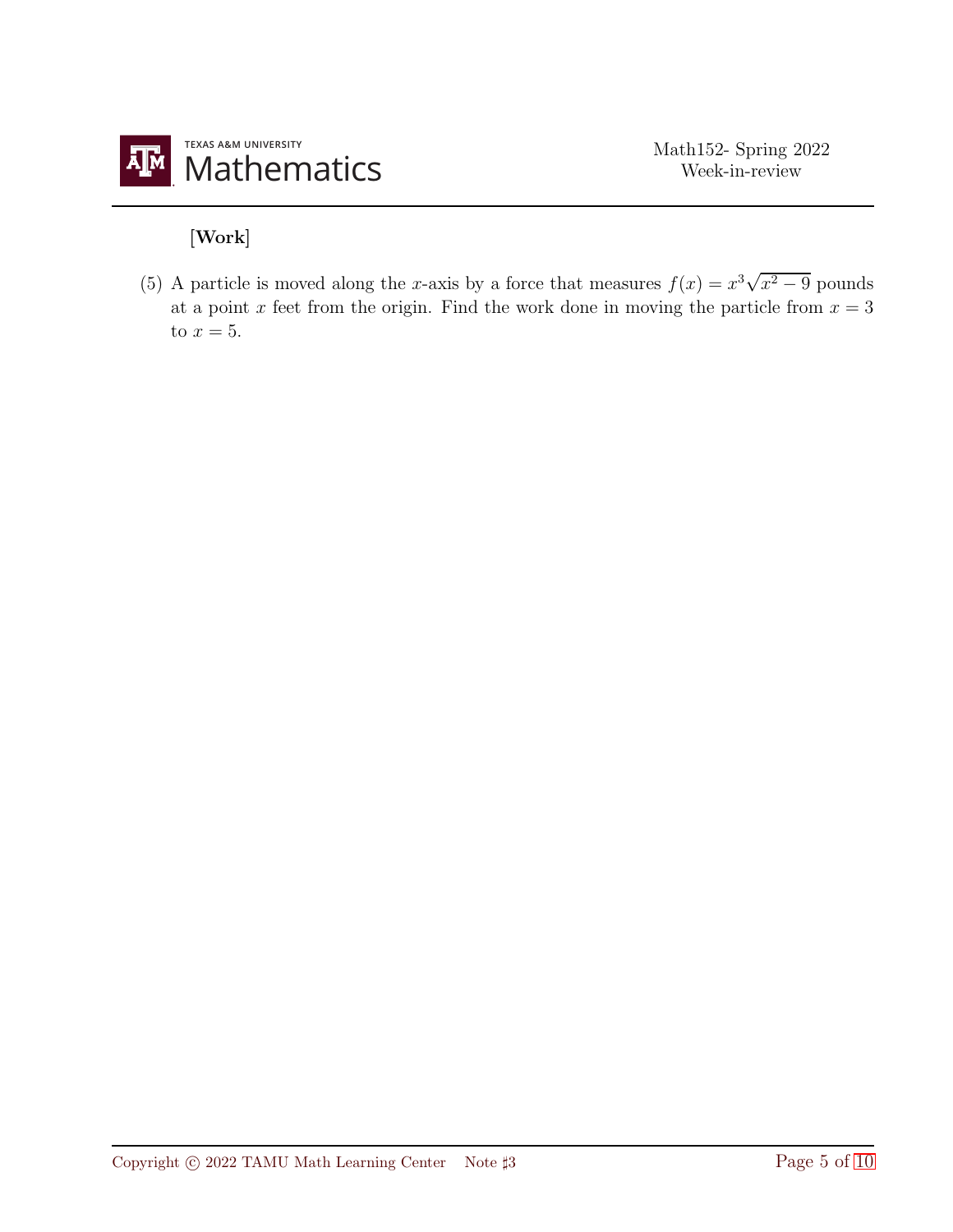

(6) Suppose a spring has a natural length of  $0.1m$  and it takes  $8N$  of force to hold it stretched to  $0.3m$ . How much work is required to stretch it from  $0.15m$  to  $0.25m$ ?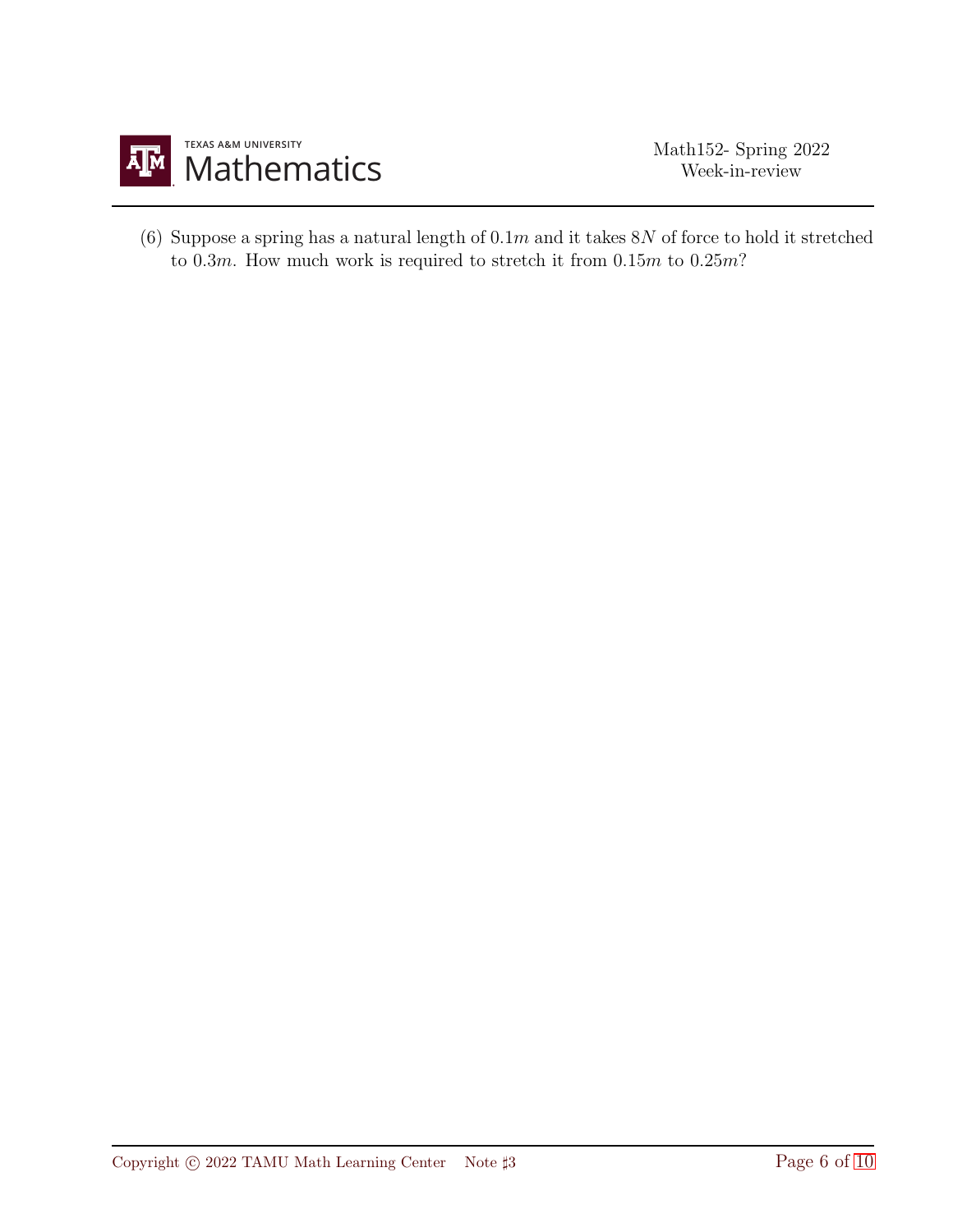- (7) Suppose it takes 10  $ft-lb$  to stretch a spring from 2  $ft$  to 5  $ft$  beyond its natural length.
	- (a) How much work is require to stretch the spring from  $1 \, ft$  to  $4 \, ft$  beyond its natural length?
	- (b) How far beyond its natural length would a force of 2 lb keep the spring stretched?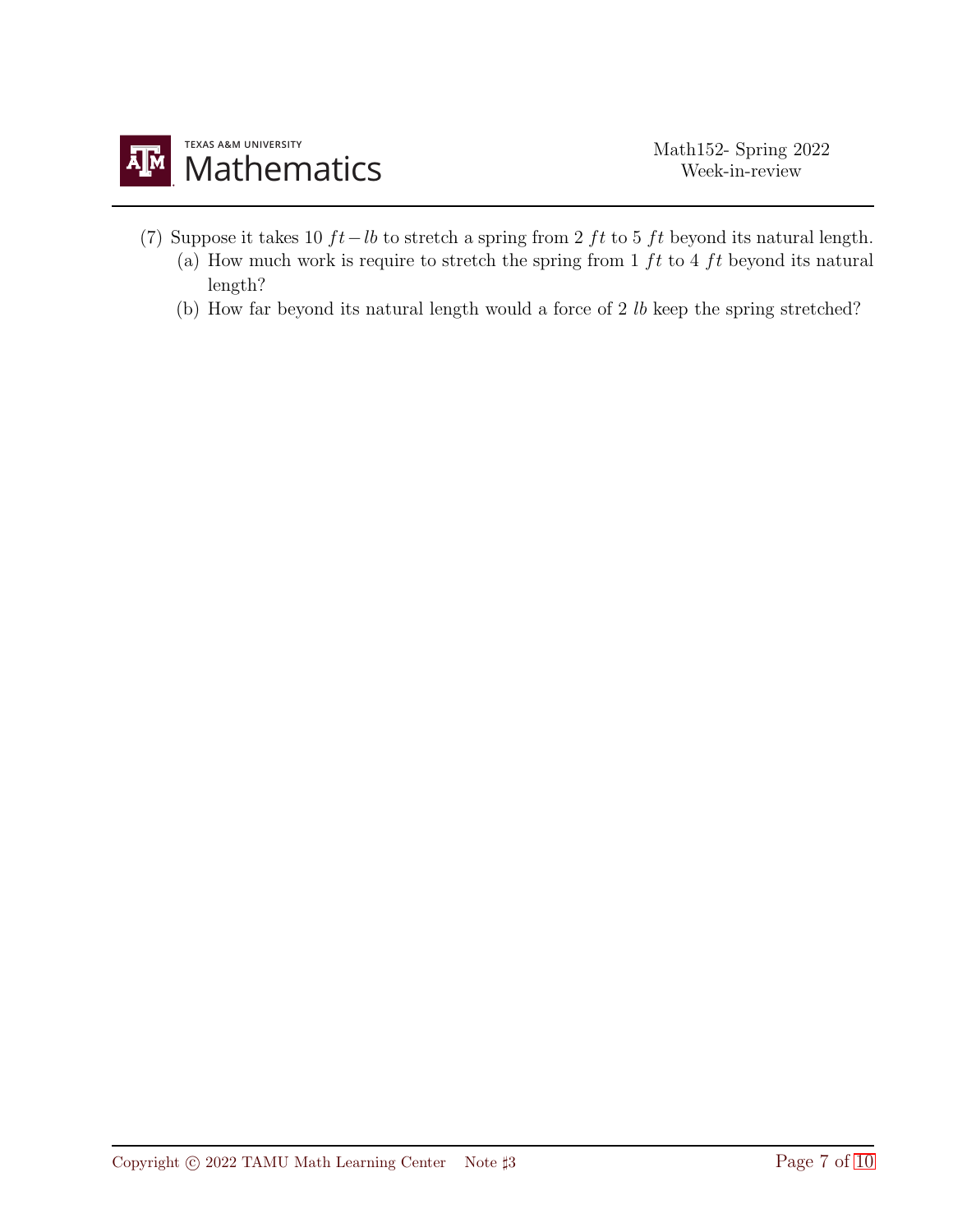

- (8) A rope that is 30  $m$  long and weighs 10  $kg$  hangs over the edge of the building.
	- (a) How much work is done pulling all the rope to the top?
	- (b) How much work is done pulling half the rope to the top?
	- (c) Is the work to pull the all the rope to the top double pulling half the rope to the top? Why or why not?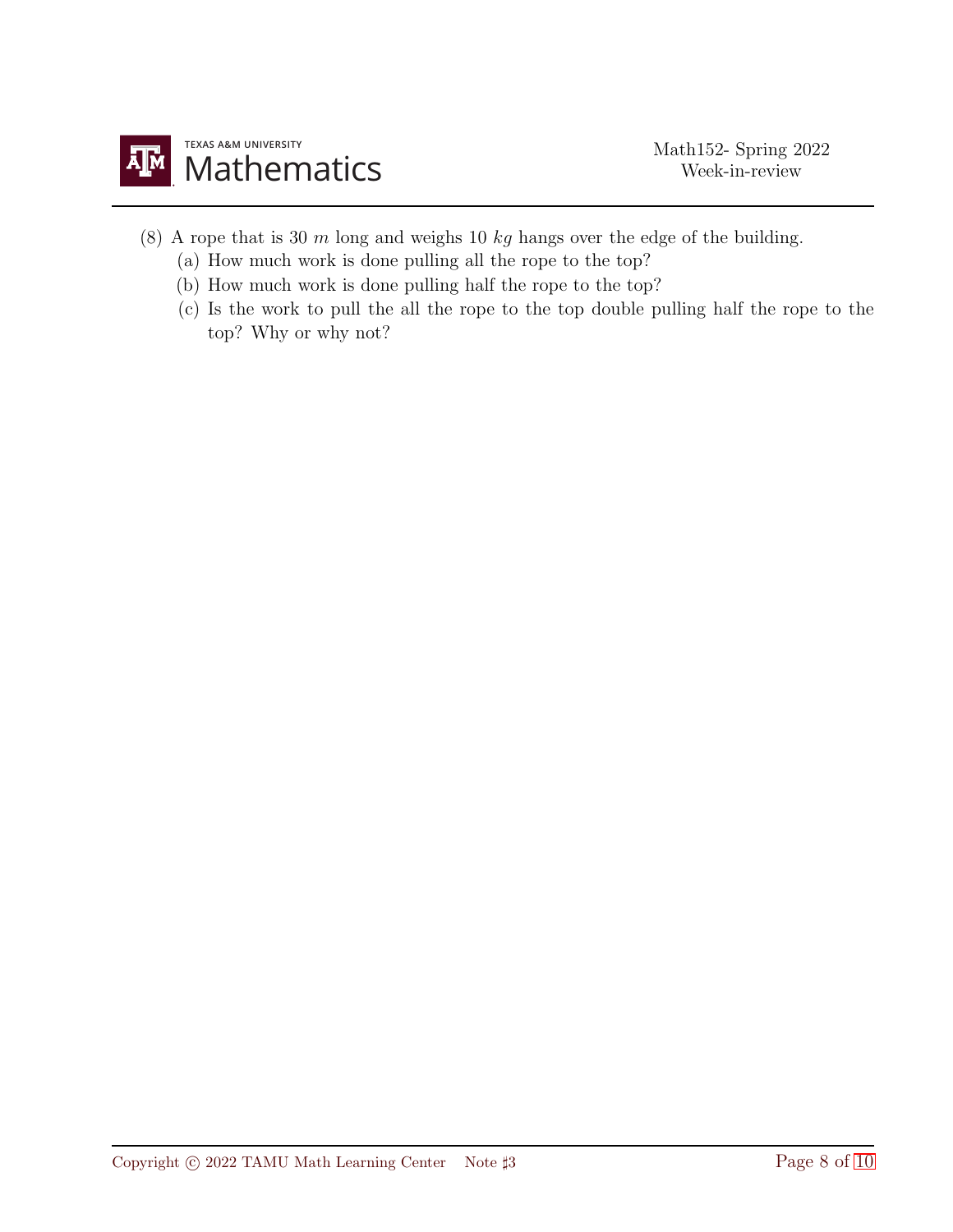

(9) A 400  $lb$  piano is lifted 36  $ft$  to be placed into an apartment through a large window. The cable used to lift the piano weighs  $1 lb$  for every  $6 ft$ . How much work is done?